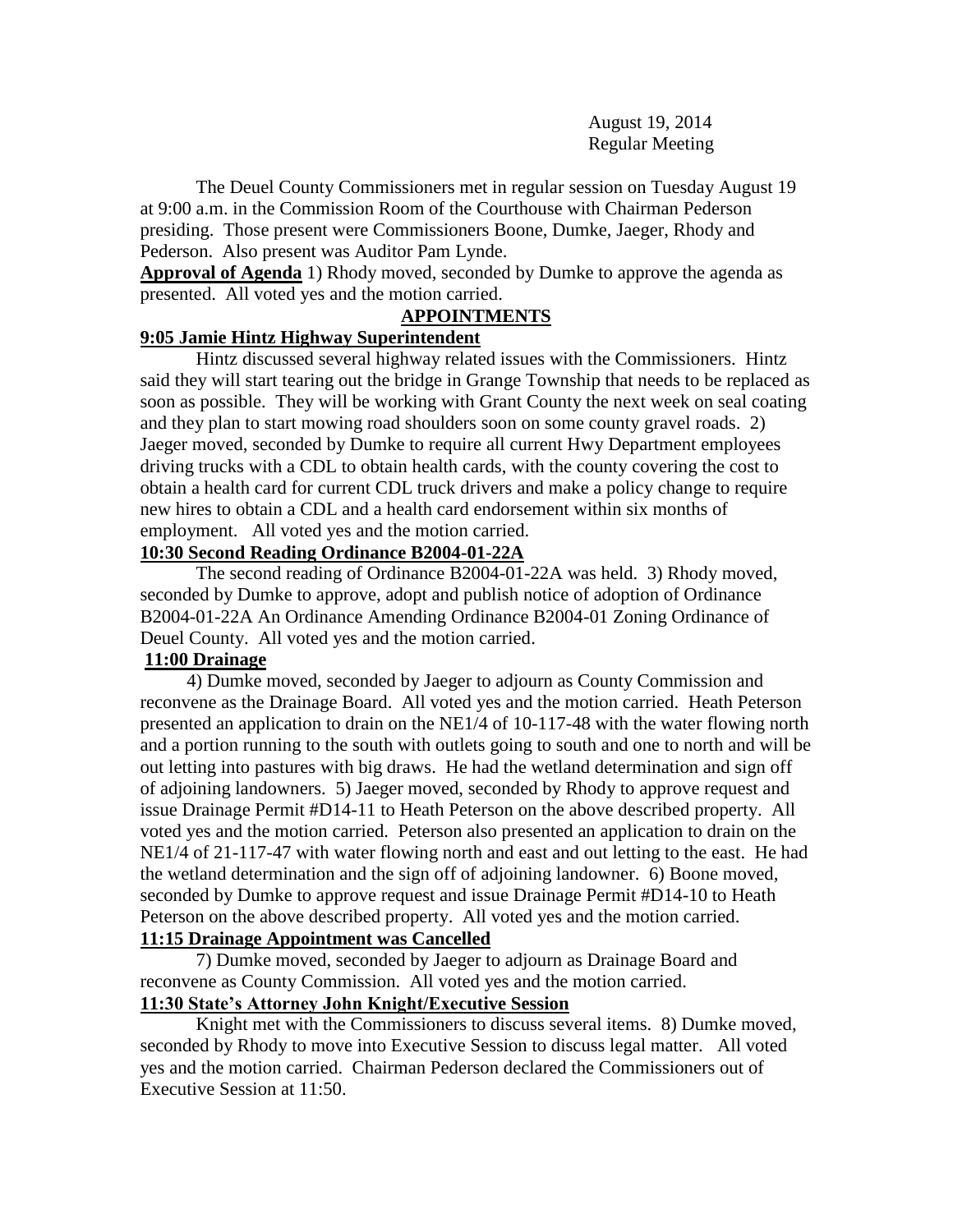# **OLD BUSINESS**

Discussion was held on the indoor air quality mold assessment of the SDSU Extension Building completed by Geotek Engineering. Airborne sampling results indicated normal airborne mold levels in the SDSU Extension Building. They stated in their findings that a lack of ventilation appears to be contributing to the concentration of the odor indoors overnight. The Board discussed putting in additional dehumidifiers in the building and contacting someone about an air exchanger for the building.

# **NEW BUSINESS**

#### **Warrants**

9) Jaeger moved, seconded by Dumke to approve the following warrants. All voted yes and the motion carried. AT&T \$158.19 EM Cell Phone, Ottertail Power \$1212.43 Utility, Hampton Inn \$140.09 DOE Travel, Lake County \$70.00 SV Commission Meeting Registration, Target 16.96 Supplies.

# **Quote Screen & Wireless for Commission Room, County Assistance #14-02, Personnel, Quote Light for Flag, Jail Contract Minnehaha County, Surplus Items**

A quote was presented from Ultra Connecting Point for a 65" Direct LED Screen plus programming with high speed cable and installation cost. Meeting agendas and any other materials such as Equalization and Zoning could be projected onto the screen during meetings for the public. Quoted price from Ultra Connecting Point is \$3598. 10) Jaeger moved, seconded by Boone to approve quote and purchase equipment and services for 65" Direct LIT LED from Ultra Connecting Point. All voted yes and the motion carried.

 11) Dumke moved, seconded by Boone to deny County Assistance Case #14-02. All voted yes and the motion carried.

 12) Rhody moved, seconded by Boone to accept resignation of dispatcher Tammy Parker and advertise for full time dispatcher. All voted yes and the motion carried.

13) Dumke moved, seconded by Rhody to approve the quote of H-D Electric for the placement of a light on the courthouse roof mounted on siren post by the US flag with the approximate cost being \$500 and light switch in stairway to roof for cost of \$100 to \$150. All voted yes. Motion carried.

14) Rhody moved, seconded by Boone to declare following items as surplus no value. All voted yes and motion carried. Computers Treasurer's Office – MXL 8460QPZ; SH MXL 7500 DB6

15) Jaeger moved, seconded by Rhody to approve the Jail Contract with Minnehaha County as of July 1, 2014 rate being \$81.20 per prisoner-day for inmates housed by Minnehaha County. All voted yes and the motion carried. **Plat**

# 16) Boone moved, seconded by Rhody to approve Plat of Anderson Addition in the SE1/4 of 13-113-50 and Resolution #14-14. All voted yes and the motion carried.

### **RESOLUTION**

### **#14-14**

BE IT RESOLVED by the Board of County Commissioners of Deuel County, South Dakota, that the plat entitled: **"Anderson Addition Located in the Southeast Quarter of Section 13, Township 113 North, Range 50 West of the 5th P.M., in the County of Deuel, South Dakota"** which has been submitted for examination pursuant to law, and it appearing that all taxes and special assessments have been paid and that such